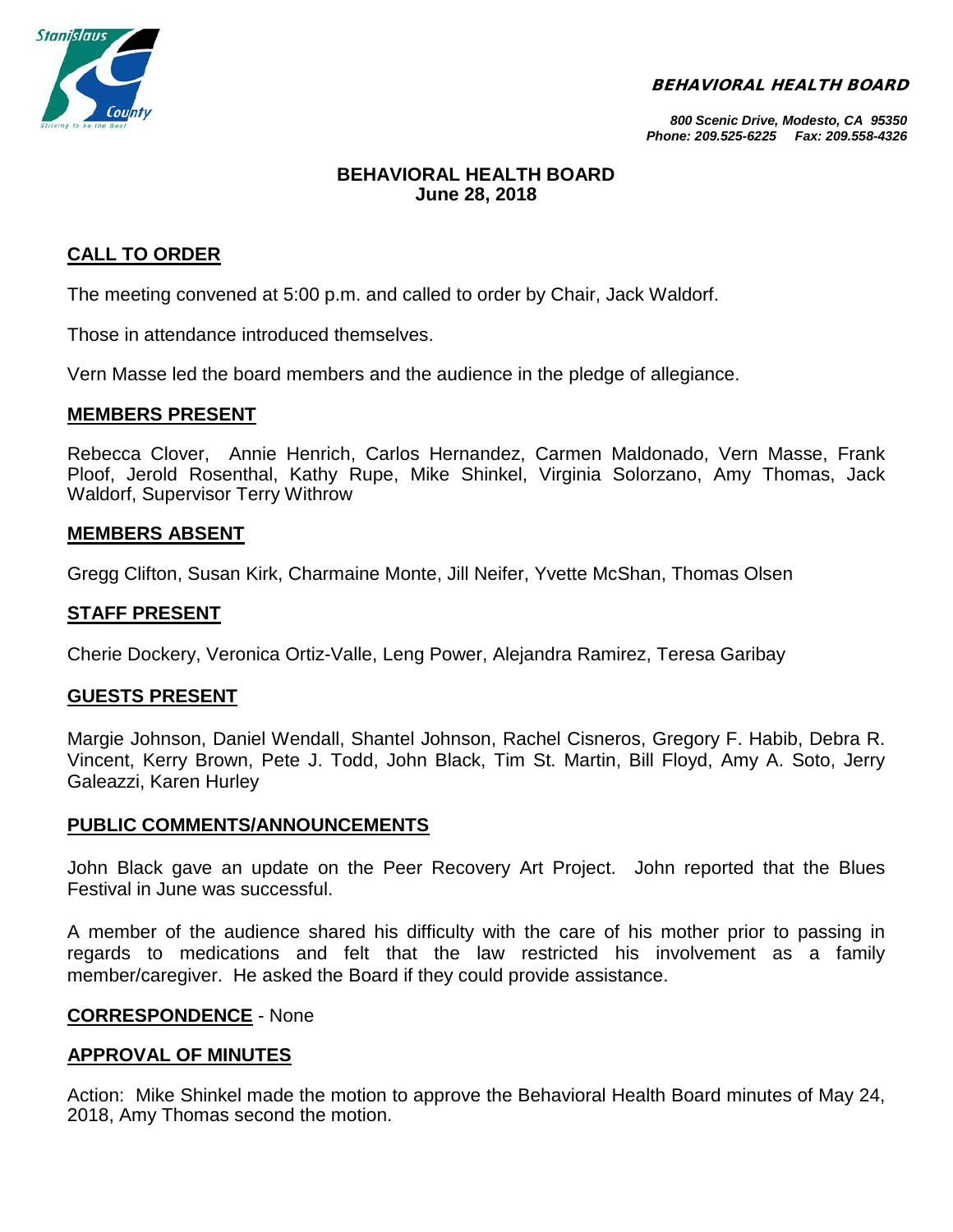# **CONSUMER REPORTS/COMMENTS** - None

# **FAMILY MEMBER REPORTS/COMMENTS**

A Board member shared the story of her niece, 33 years of age, who recently passed. She shared that her niece stopped taking her medications; therefore, her mental illness went untreated.

Jack Waldorf invited everyone to the Inaugural Opioid Safety Coalition Meeting on July 19, 2018, 8:30-10:30, at Sutter Health and Education Center, 1700 McHenry Avenue, Suite 60B, Modesto.

# **BOARD OF SUPERVISORS REPORT**

Supervisor Withrow reported that the Board of Supervisors approved the Community Assessment Response Engagement (CARE) Initiative at the June 26, 2018, meeting. It is an intensive effort to address the issues that arise in communities when homelessness is coupled with mental illness and substance use and/or alcohol abuse. Over a 90-day period, a work group met weekly to map assets, unpack problematic processes, and identify service gaps while building a new approach that could increase accountability, and alignment- developing a system and service model. The group included representatives of twenty or more partners who directly serve this population. This effort was led by Stanislaus County and organizations throughout the County. A Multi-Disciplinary Team (MDT) made up of police & fire department from the Homeless Engagement and Response (HEART) Team, behavioral health and recovery services clinicians and other support services were deployed as a pilot program model to engage this priority population, determine how individuals might be helped, and how ongoing issues might be addressed. Over a span of two weeks, the pilot program tested a new service model. Results of the two week pilot indicated that many were willing to engage (75% signed the release of information, 25% agreed to services). In addition to the fiscal resources allocated, the Board of Supervisors adopted a resolution in support of Senate Bill 1045 Conservatorship for the gravely disabled. An outreach team of 10-12 people from various county departments put together a list of 150 people to break the cycle and provide services. Supervisor Withrow in addition, reported that the Board of Supervisors approved the budget of approximately \$1.3B.

# **PRESENTATION** - Mental Health Services Act Annual Update FY2018-19

Leng Power, MHSA Planning Manager, presented on the Mental Health Services Act (MHSA) Annual Update FY2018-19. Leng gave a brief background on MHSA, an overview of the funding allocation, number of clients served, number of programs, and highlights on the five MHSA components: Community Services and Supports (CSS), Prevention and Early Intervention (PEI), Workforce Education and Training (WET, Capital Facilities/Technological Needs (CF/TN), and Innovation (INN). The presentation included the following proposed new and expanded: CSS-Assisted Outpatient Treatment (AOT) Full Service Partnership; Palm Valley Housing Project; TN Expanded Funding for Access to computing resources for consumers and family members projects; and INN-Conduct community planning process for FY2018-19 for new projects to begin in FY2019-20. Leng announced the next MHSA Stakeholder Planning Meeting is July 13, 2018, 1:00-3:00, at Sutter Health and Education and Conference Center, 1700 McHenry Ave, Modesto, Suite 60B.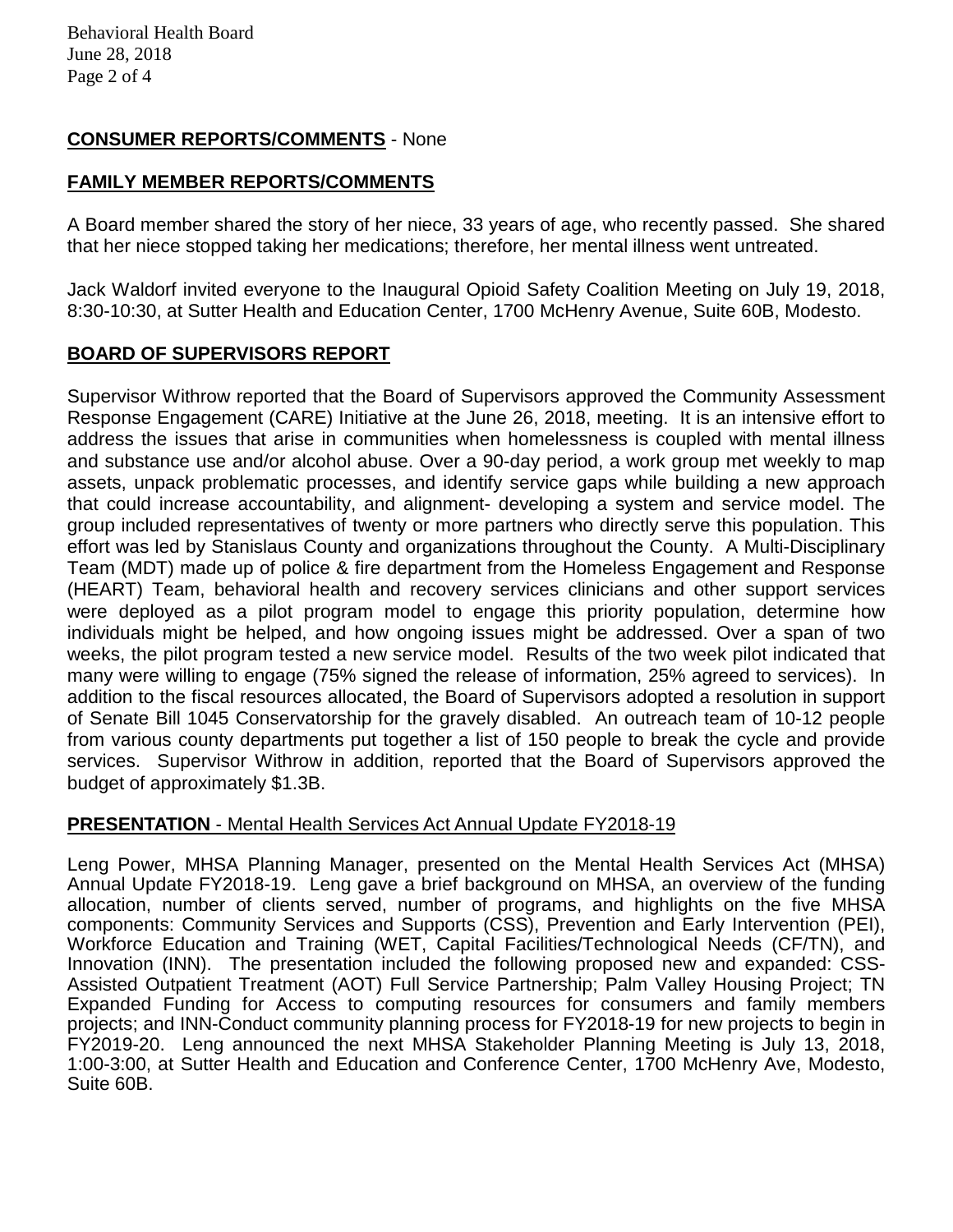Behavioral Health Board June 28, 2018 Page 3 of 4

## **PUBLIC HEARING** - Mental Health Services Act Annual Update (MHSA) FY2018-19

Jack Waldorf called the public hearing to order regarding the Mental Health Services Act Annual Update (MHSA) FY2018-19. Jack opened the floor for those present who wished to comment. Taking all comments into consideration, the hearing on the MHSA Annual Update FY2018-19 closed.

## **COMMITTEE REPORTS**

#### Executive Committee

Jack Waldorf reported that the committee met in June and set the agendas for June and July Board meetings.

#### Administrative, Fiscal Management Committee

No report. Vern Masse reported that the committee meets quarterly. The next meeting is in July.

#### Managed Care Committee

No report. Jack Waldorf reported that the committee meets every other month. The next meeting is in July.

#### Prevention and Community Education/Outreach Committee

No report. Carlos reported the meeting in June was canceled. The next meeting is in July.

#### Impact - Department Run Services Committee

Vern reported that a presentation on the Stanislaus Recovery Center (SRC) was presented to the committee. The committee is visiting SRC this month.

## Impact – Contract Run Services Committee

Annie Henrich reported that Mike DeRose from Aspiranet gave a presentation to the committee on Aspiranet's behavioral health programs. Annie shared that Aspiranet provides support to children and their families with complex and difficult behavioral health and family dynamic challenges. The committee will be visiting one of Aspiranet's programs in August.

## **CULTURAL COMPETENCY, EQUITY AND SOCIAL JUSTICE COMMITTEE (CCESJC)**

Carmen Maldonado shared the following highlights from the June meeting. Leng Power, MHSA Planning Manager, shared a film entitled "Cambodian Community Builds Resilience in New Home" that focused on connecting with other refugees who would understand their culture and language and learn from each other in order to heal from the trauma of having to flee their county and lose everything the love. Luis Molina expanded on the May Mental Health Awareness activities stating the importance in carrying the anti-stigma message at home, work and the community. The committee also viewed a short film entitled "The One Hundred Dollar Race", an experiment to teach youth that even though not everyone has the same advantages and opportunities, with hard work, self-love, and determination, everyone can win in the game of life.